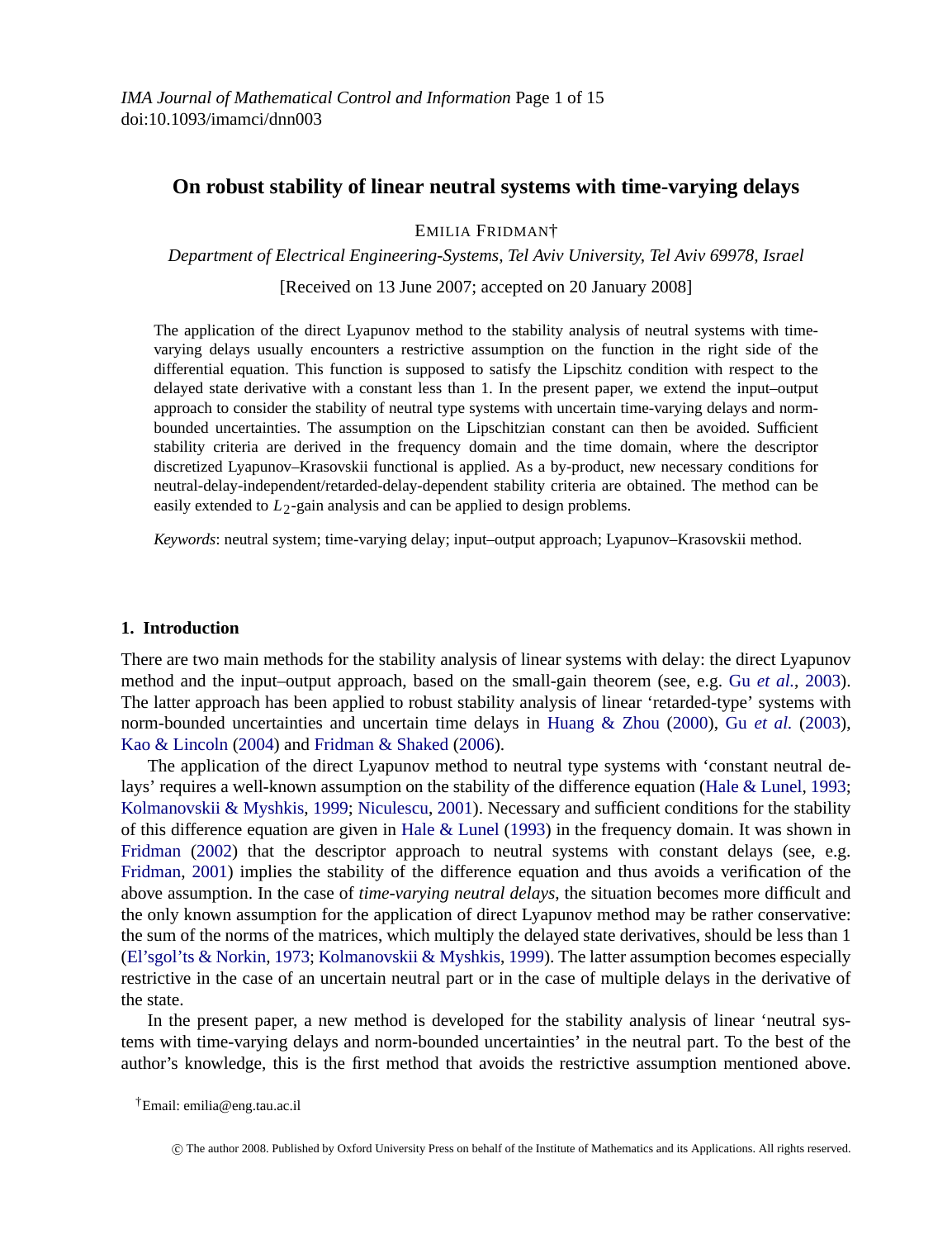The presented method extends the input–output approach to uncertain neutral systems with time-varying delays and it leads to sufficient frequency-domain stab[ility cond](#page-13-0)i[tions.](#page-13-0) Also some 'necessary conditions' for the feasibility of the resulting stability conditions are deduced. To illustrate the efficiency of the new method for neutral systems, the time-do[main results are](#page-13-0) derived via the *descriptor discretized Lyapunov functional* method (Fridman, 2006). The latter method combines the discretized Lyapunov functional method of Gu (1997) with the descriptor model transformation (Fridman, 2001) and it efficiently solves design problems (for the first time for the discretized method).

The descriptor discretized Lyapunov functional method is chosen because of the power of the discretized method (which, differently to the simple Lyapunov functional methods, can analyse systems which are not stable without delays). We note that in Fridman (2006), the case of constant neutral delays and fast-varying state delays (without any constraints on the delay derivative) was studied. In the present paper, we extend the method of Fridman (2006) to the case of slowly varying delays in the state and in the state derivative (where the delay derivative is bounded from above by a constant, which is less than 1).

*Notation:* Throughout the paper, the superscript ' $\top$ ' stands for matrix transposition,  $\mathcal{R}^n$  denotes the *n*-dimensional Euclidean space with vector norm  $\|\cdot\|$ ,  $\mathcal{R}^{n \times m}$  is the set of all  $n \times m$  real matrices and the notation  $P > 0$ , for  $P \in \mathbb{R}^{n \times n}$ , means that P is symmetric and positive definite. We also denote  $x_t(\theta) =$  $x(t+\theta)(\theta \in [-h-\mu, 0])$ . The symmetric elements of the symmetric matrix will be denoted by \*. *L*<sub>2</sub> is the space of square-integrable functions  $v: [0, \infty) \to C^n$  with the norm  $||v||_{L_2} = \left[\int_0^\infty ||v(t)||^2 dt\right]^{1/2}$ .  $||A||$  denotes the Euclidean norm of an  $n \times n$  (real or complex) matrix *A*, which is equal to the maximum singular value of *A*. For a transfer function matrix of a stable system  $G(s)$ ,  $s \in C$ ,

$$
||G||_{\infty} = \sup_{-\infty < w < \infty} ||G(iw)||, \quad i = \sqrt{-1}.
$$

 $\sigma(B)$  is the spectral radius of matrix *B* (i.e. the maximum absolute value of its eigenvalues).

#### **2. Retarded-delay-dependent/neutral-delay-independent stability conditions**

#### 2.1 *Problem formulation*

Consider a linear system

$$
\dot{x}(t) = (A_0 + H\Delta E_0)x(t) + (A_1 + H\Delta E_1)x(t - \tau(t)) + (F + H\Delta E_2)\dot{x}(t - g(t)),\tag{2.1}
$$

where  $x(t) \in \mathbb{R}^n$ ,  $A_0$ ,  $A_1$ ,  $F$  and  $E_i$ ,  $i = 0, 1, 2$ , are constant matrices.  $\Delta(t)$  is a time-varying uncertain  $n \times n$  matrix that satisfies

$$
\Delta^+(t)\Delta(t) \leqslant I_n. \tag{2.2}
$$

The uncertain delays  $\tau(t)$  and  $g(t)$  are differentiable functions of the form

$$
\tau(t) = h + \eta(t), \quad |\eta(t)| \le \mu \le h, \quad \dot{\tau}(t) \le d < 1, \quad \dot{g}(t) \le f < 1,\tag{2.3}
$$

with the known bounds  $\mu$ , *d* and *f*. The neutral delay  $g(t)$  does not have bound other than the derivative bound.

If  $\tau(t) = g(t)$ , then the stability criterion may be applied with  $f = d$ . For simplicity, we consider a single delay *g*(*t*). The presented results may be easily 'generalized to the case of any finite number of delays  $g(t)$ <sup>'</sup>.

<span id="page-1-0"></span>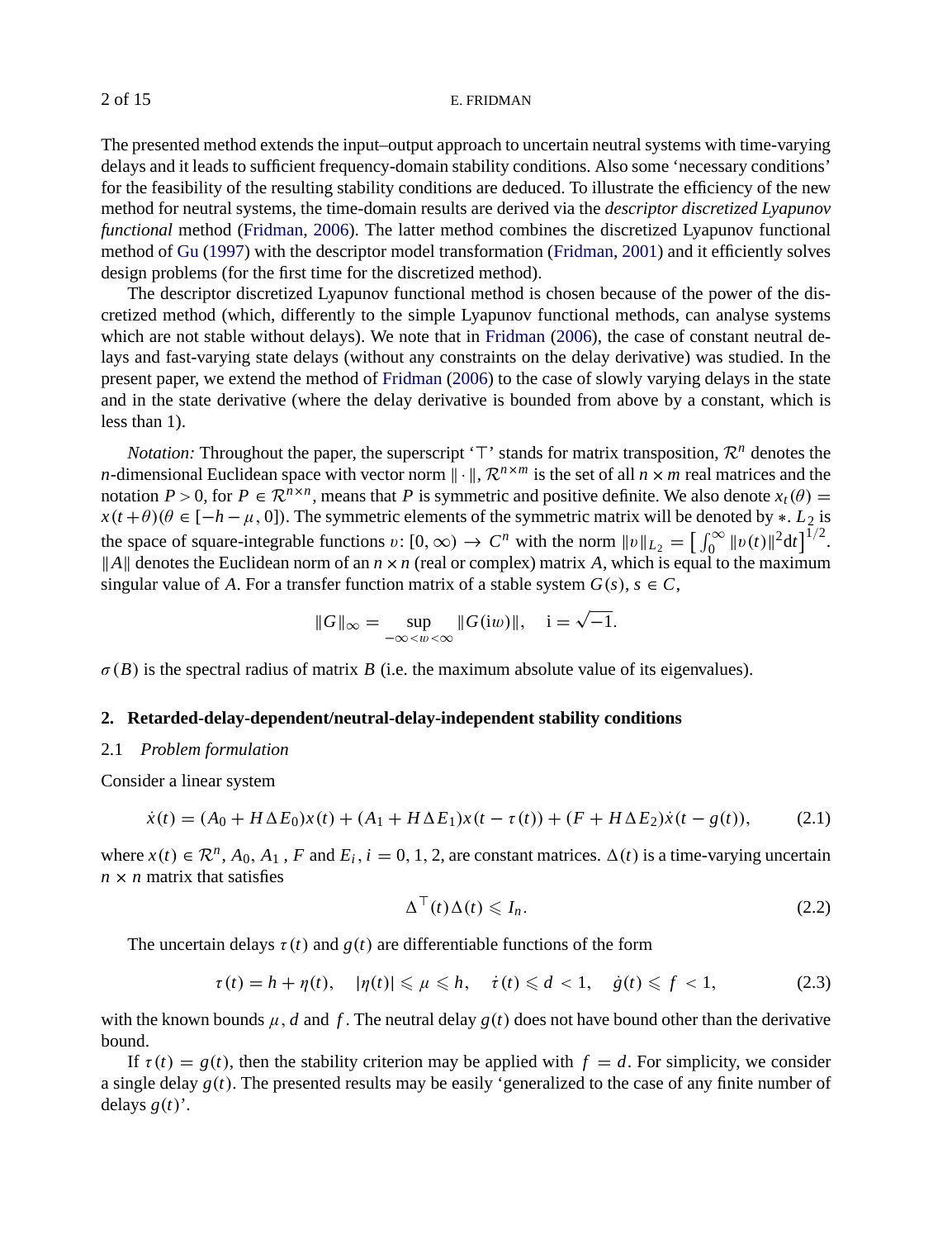The stability analysis of systems with a neutral time-varying delay is a classical problem (El'sgol'ts  $\&$ Norkin, 1973). I[n the](#page-1-0) robust stability context, where the parameter uncertainties and the variation of the time delay are taken into [account, this problem becomes es](#page-14-0)pecially important. In the past, robust stability of (2.1) with time-varying delay was studied under the restrictive assumption (Lien, 2005)

$$
||F|| + ||H|| ||E_2|| < 1,
$$
\n(2.4)

where  $\|\cdot\|$  is any matrix norm. The latter assumption (which becomes especially restrictive in the case of multiple neutral delays) allows the direct Lyapunov method to be applied where it is assumed that the right si[d](#page-14-0)e of (2.1) (denoted [by](#page-14-0)  $f(t, x_t, \dot{x}_t)$ ) satisfies the Lipschitz condition with respect to  $\dot{x}_t$  with a constant less than 1 (see Kolmanovskii & Myshkis, 1999, p. 336). Inequality (2.4) guarantees the latter Lipschitz condition since

$$
|| f(t, x_t, \dot{x}_t) - f(t, x_t, \dot{\bar{x}}_t) || = || (F + H \Delta E_2) [\dot{x}(t - g(t)) - \dot{\bar{x}}(t - g(t))]||
$$
  

$$
\leq (||F|| + ||H|| ||E_2||) ||\dot{x}(t - g(t)) - \dot{\bar{x}}(t - g(t))||.
$$

In some papers (see, e.g. Park, 2002) from the fact that  $\dot{V}$  < 0, where  $V > 0$  is a Lyapunov functional, it is directly concluded that the neutral system is asymptotically stable (without any references to the corresponding Lyapunov theorems). Unfortunately, such a conclusion is not correct.

In the present paper, we develop the input–output approach to the stability analysis of uncertain neutral type systems with time-varying delays. We first derive frequency-domain stability conditions and then deduce their implications. Further, we find time-domain conditions by applying descriptor discretized Lyapunov functional method. Finally, we illustrate the efficiency of the proposed method by numerical examples. The new method gives tools for solution of different robust control problems for a wide class of neutral systems, where the con[dition \(2.4\) is r](#page-13-0)emoved.

### 2.2 *Frequency-domain stability conditions*

Representing

$$
x(t - \tau(t)) = x(t - h) - \int_{t - h - \eta(t)}^{t - h} \dot{x}(s) \, \mathrm{d}s
$$

and applying the input–output approach (see Gu *et al.*, 2003 and the references therein), we consider the following forward system:

$$
\dot{x}(t) = A_0 x(t) + A_1 x(t - h) + \mu A_1 v_1(t) + F v_2(t) + H v_4(t),
$$
  
\n
$$
y_1(t) = \dot{x}(t), \quad y_2(t) = \frac{1}{\sqrt{1 - f}} \dot{x}(t), \quad y_3(t) = \frac{1}{\sqrt{1 - d}} x(t),
$$
  
\n
$$
y_4(t) = E_0 x(t) + E_1 x(t - h) + \mu E_1 v_1(t) + E_2 v_2(t),
$$
\n(2.5a-d)

with the feedback

$$
v_1(t) = -\frac{1}{\mu} \int_{-h-\eta(t)}^{-h} y_1(t+s) ds, \quad v_2(t) = \sqrt{1-f} y_2(t-g(t)),
$$
  

$$
v_3(t) = \sqrt{1-d} y_3(t-\tau(t)), \quad v_4(t) = \Delta y_4(t).
$$
 (2.6)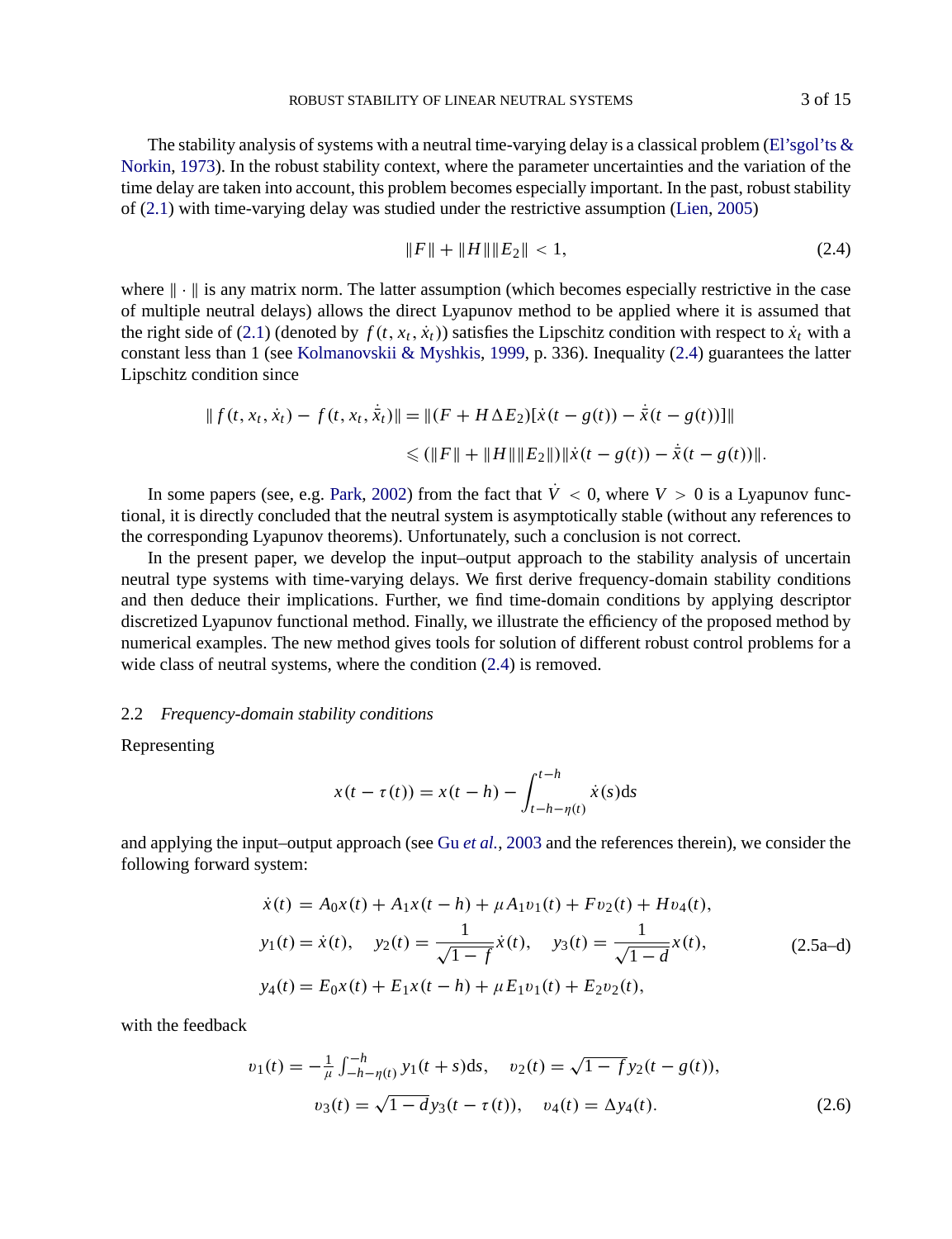Similarly to He *et al.* (2004), we add to (2.5a) the left side of the equation

$$
C[x(t-h) + \mu v_1(t) - v_3(t)] = C\left[x(t-h) - \int_{-h-\eta(t)}^{-h} \dot{x}(t+s)ds - x(t-\tau(t))\right] = 0,
$$

where *C* is an arbitrary  $n \times n$  matrix (which is equivalent to the parameterized model transformation Niculescu, 2001). We represent the forward system in the following parameterized form:

$$
\dot{x}(t) = A_0 x(t) + (A_1 + C)x(t - h) + \mu(A_1 + C)v_1(t) + Fv_2(t)
$$
  
\n
$$
- Cv_3(t) + Hv_4(t),
$$
  
\n
$$
y_1(t) = \dot{x}(t), \quad y_2(t) = \frac{1}{\sqrt{1 - f}} \dot{x}(t), \quad y_3(t) = \frac{1}{\sqrt{1 - d}} x(t),
$$
  
\n
$$
y_4(t) = E_0 x(t) + E_1 x(t - h) + \mu E_1 v_1(t) + E_2 v_2(t).
$$
\n(2.7a-d)

Note that  $C = 0$  corresponds to the moderately varying delay  $\tau(t)$  with  $\tau \leq 1$  (Fridman & Shaked, 2006), while  $C = -A_1$  corresponds to  $\tau$ -independent/ $\dot{\tau}$ -dependent result. The input–output model (2.7a–d), (2.6) and the results of the present paper are appropriate also to the system (2.1) with delay  $h \ge 0$  and non-negative  $\eta \in [0, \mu]$ . In the latter case,  $C = 0$  corresponds to systems with fast-varying delay  $\tau$  (i.e. without any constraints on  $\dot{\tau}$ ).

In the case of a retarded system with  $F = 0$  and with  $\dot{\tau} \leq 1$ , the input–output model (2.7a–d), (2.6) has been introduced in Fridman & Shaked (2006), where *C*,  $v_i$  *and*  $y_i$ ,  $i = 2, 3$ , were taken to be zero. Moreover,  $y_1$  and  $y_2$  correspond to the descriptor method (Fridman, 2001), where  $\dot{x}(t)$  appears in the derivative of the Lyapunov functional.

We assume the following.

(**A1**) The (parameterized) nominal system

$$
\dot{x}(t) = A_0 x(t) + (A_1 + C)x(t - h)
$$
\n(2.8)

is asymptotically stable.

Let  $v^{\perp} = [v_1^{\perp} \cdots v_4^{\perp}]$  and  $y^{\perp} = [y_1^{\perp} \cdots y_4^{\perp}]$ . Assume that  $y_i(t) = 0, \forall t \le 0, i =$ 1, . . . , 4. The following holds:

$$
||v_i||_{L_2} \le ||y_i||_{L_2}, \quad i = 1, ..., 4.
$$
 (2.9)

The forward system (2.7a–d) can be written as  $y = Gv$  with transfer matrix

$$
G(s) = \left[ sI_n \frac{1}{\sqrt{1-f}} sI_n \frac{1}{\sqrt{1-d}} I_n E_0^{\top} + E_1^{\top} e^{-hs} \right]^{\top}
$$
  
 
$$
\times (sI - A_0 - (A_1 + C)e^{-hs})^{-1} [\mu(A_1 + C) F - C H]
$$
  
+ 
$$
\left[ \begin{array}{ccc} 0_{3n \times n} & 0_{3n \times n} & 0_{3n \times 2n} \\ \mu E_1 & E_2 & 0_{n \times 2n} \end{array} \right].
$$
 (2.10)

<span id="page-3-0"></span>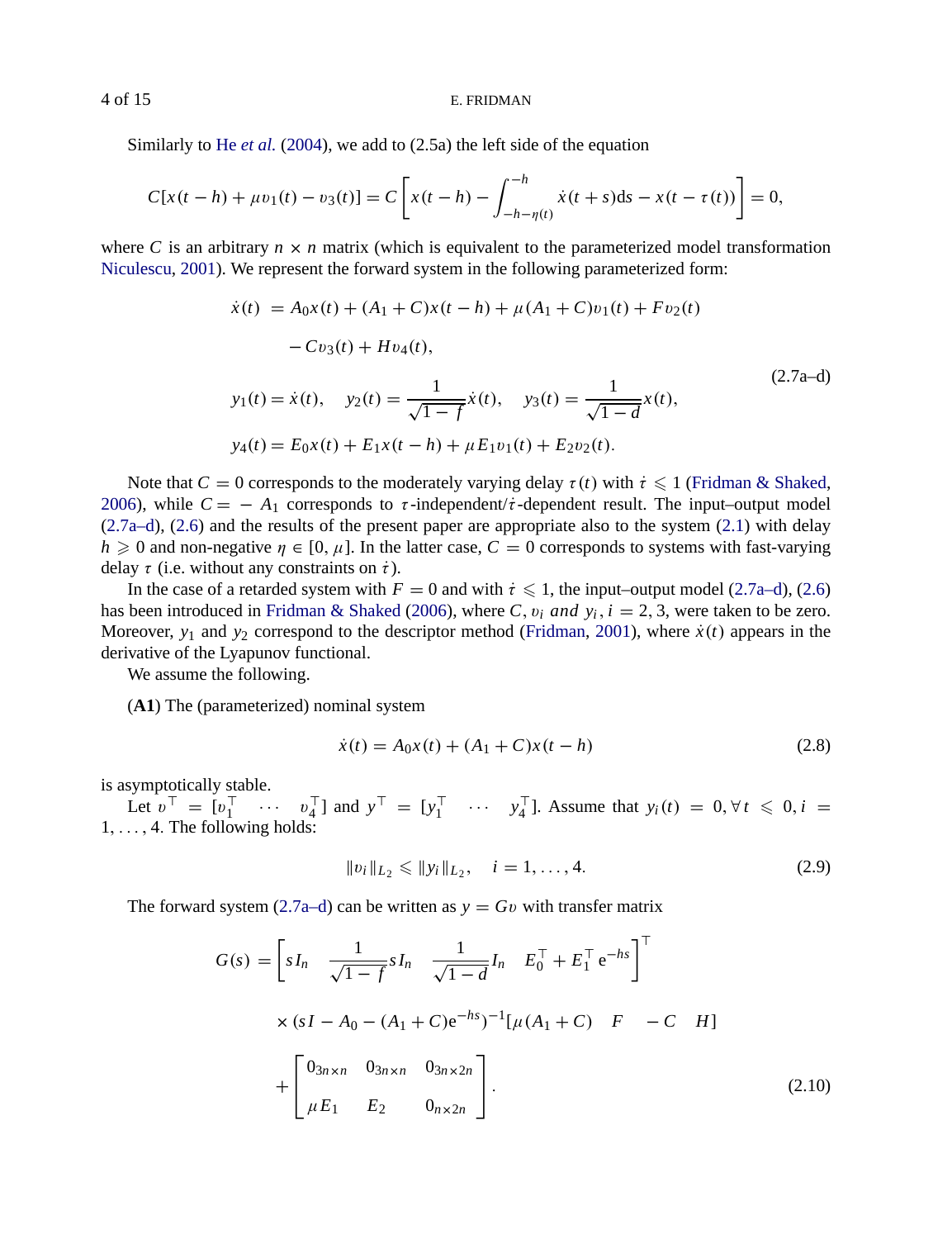<span id="page-4-0"></span>By the small-gain theorem (see, e.g. Gu *et al.*, 2003), the system (2.1) is input–output stable (and thus asymptotically stable, since the nominal system is time invariant) if  $||G||_{\infty} < 1$ . A stronger result may [be o](#page-1-0)btained by scaling *G*.

THEOREM 1 Consider [\(2.1](#page-6-0)) with delays given by (2.3), where  $\eta(t)$  and  $g(t)$  are differentiable functions. If there exists an  $n \times n$  matrix *C* such that A1 holds and there exist non-singular  $n \times n$  matrices  $X_i$ ,  $i =$ 1, 2, 3, and a scalar  $r \neq 0$  such that

$$
||G_X||_{\infty} < 1, \quad G_X(s) = \text{diag}\{X_1, X_2, X_3, rI_n\}G(s)\,\text{diag}\{X_1^{-1}, X_2^{-1}, X_3^{-1}, r^{-1}I_n\},\tag{2.11}
$$

then  $(2.1)$  is input–output stable.

REMARK 1 In Section 2.4 below sufficient conditions for the feasibility of A1 and (2.11) will be derived in terms of linear matrix inequalities (LMIs). The free matrices  $C$ ,  $X_i$  and the scalar  $r$  of (2.11) will be related to the decision variables of the LMIs (see Remark 3 below).

## 2.3 *Implications of the frequency-domain stability conditions*

Now, we are in a position to formulate some necessary conditions for the feasibility of (2.11).

PROPOSITION 1 If  $(2.11)$  holds, then

(i) the eigenvalues of  $\mu(A_1 + C)$  are inside the unit circle  $(\mu \sigma(A_1 + C) < 1)$ , i.e. the difference equation

$$
x(t) - \mu(A_1 + C)x(t - g_0) = 0,
$$
\n(2.12)

with constant delay  $g_0$  is stable;

(ii) the eigenvalues of  $\frac{1}{\sqrt{1-f}}F$  are inside the unit circle, i.e. the difference equation

$$
x(t) - \frac{1}{\sqrt{1 - f}} Fx(t - g) = 0,
$$
\n(2.13)

with constant delay *g* is stable;

(iii)  $\sigma_0$  < 1, where

$$
\sigma_0 \stackrel{\Delta}{=} \sup \left\{ \sigma \left( \mu (A_1 + C) e^{i\theta_0} + \frac{1}{\sqrt{1 - f}} F e^{i\theta} \right) : \theta_0, \theta \in [0, 2\pi] \right\},\tag{2.14}
$$

which is equivalent to the delay-independent stability of the following difference equations with constant delays *g*<sup>0</sup> and *g* (Hale & Lunel, 2003, Theorem 6.1, p. 286):

$$
x(t) - \mu(A_1 + C)x(t - g_0) - \frac{1}{\sqrt{1 - f}}Fx(t - g) = 0.
$$
 (2.15)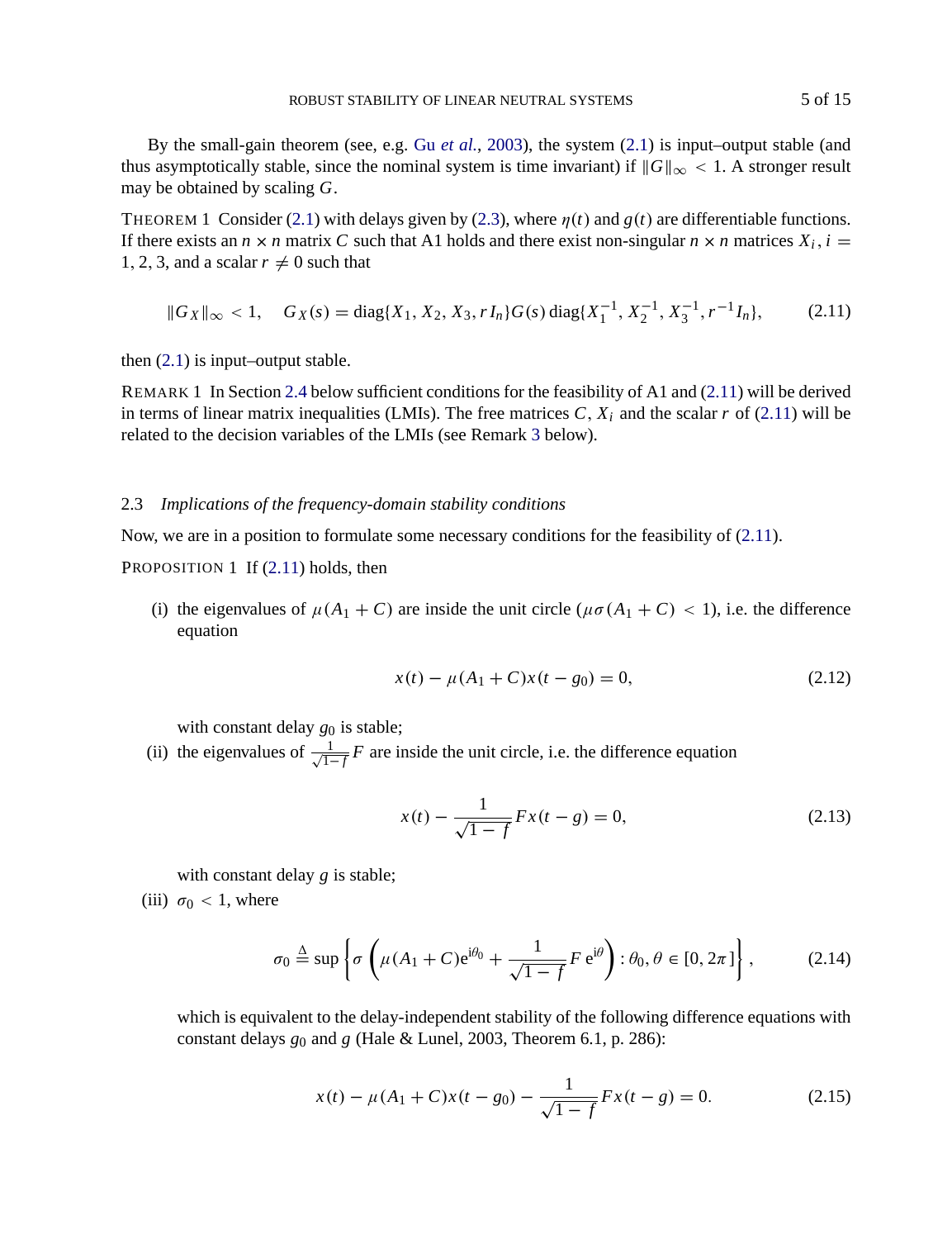*Proof.* We will prove (iii) only. The proof of (i) and (ii) is similar. Assume that (2.11) holds. Then,

$$
\left\| \begin{bmatrix} X_1 \\ \frac{X_2}{\sqrt{1-f}} \end{bmatrix} [\mu(A_1 + C)X_1^{-1} \quad FX_2^{-1}] \right\|
$$
  
\$\leq \sup\_{-\infty < w < \infty} \left\| iw \left[ \frac{X\_1}{\frac{X\_2}{\sqrt{1-f}}} \right] (iwI\_n - A\_0 - (A\_1 + C)e^{-hi\omega})^{-1}\$  
\$\times [\mu(A\_1 + C)X\_1^{-1} \quad FX\_2^{-1}] \right\| \leq ||G\_X||\_{\infty} < 1\$. \tag{2.16}

Let  $\lambda$  and  $a$  be an eigenvalue and an eigenvector of  $(\mu(A_1 + C)e^{i\theta_0} + \frac{F}{\sqrt{1-f}}e^{i\theta}),$  i.e.

$$
\left(\mu(A_1+C)e^{i\theta_0}+\frac{F}{\sqrt{1-f}}e^{i\theta}\right)a=\lambda a.
$$

From (2.16), it follows that

$$
|\lambda| \left\| \begin{bmatrix} X_{1}a \\ \frac{X_{2}a}{\sqrt{1-f}} \end{bmatrix} \right\| = \left\| \begin{bmatrix} X_{1} \\ \frac{X_{2}}{\sqrt{1-f}} \end{bmatrix} \lambda a \right\|
$$
  

$$
= \left\| \begin{bmatrix} X_{1} \\ \frac{X_{2}}{\sqrt{1-f}} \end{bmatrix} [\mu(A_{1} + C)X_{1}^{-1} \quad FX_{2}^{-1}] \begin{bmatrix} X_{1}e^{i\theta_{0}}a \\ \frac{X_{2}}{\sqrt{1-f}}e^{i\theta_{a}} \end{bmatrix} \right\|
$$
  

$$
< \left\| \begin{bmatrix} X_{1}e^{i\theta_{0}}a \\ \frac{X_{2}}{\sqrt{1-f}}e^{i\theta_{a}} \end{bmatrix} \right\| = \left\| \begin{bmatrix} X_{1}a \\ \frac{X_{2}}{\sqrt{1-f}}a \end{bmatrix} \right\|.
$$
 (2.17)

Hence,  $|\lambda| < 1$ . This completes the proof.

REMARK 2 We note that the existing LMI stabil[ity criteria, derived via d](#page-13-0)ifferent direct Lyapunov methods, may usually be recovered via an input–output approach (similar to Zhang *et al.*, 2001; Gu *et al.*, 2003). In this case, the LMI conditions (which give sufficient conditions for the frequenc[y-domain con](#page-14-0)[dition \(2.11\) and](#page-14-0) f[or A1](#page-14-0)) are feasible if the difference equation (2.15) is stable, where *C* is related to the decision variables of these LMIs (as, e.g. in (2.34) below).

Necessary conditions for delay-dependent stability via different model transformations of linear retarded type systems with 'small' delays (where  $h = 0$  and  $\eta \in [0, \mu]$ ) were found in Gu & Niculescu (2001) and Kharitonov & Melchor-Aguilar (2002), where additional dynamics of the transformed systems were analysed. A simple condition of Gu & Niculescu (2001) (for the constant delay case)  $\mu\sigma(A_1)$  < 1 coincides with (i) for the case of fast-varying delay. However, for  $h = \mu$  and  $\tau \leq 1$  (i) guarantees the stability on the double interval  $\tau(t) \in [0, 2\mu]$ . A simple condition of Kharitonov & Melchor-Aguilar (2002)  $\sum_{k=1}^{m} \mu_k ||A_k|| < 1$  for the system

$$
\dot{x}(t) = \sum_{k=1}^{m} A_k x(t - \tau_k(t)), \quad \tau_k(t) \in [0, \mu_k], \quad \dot{\tau}_k < 1,
$$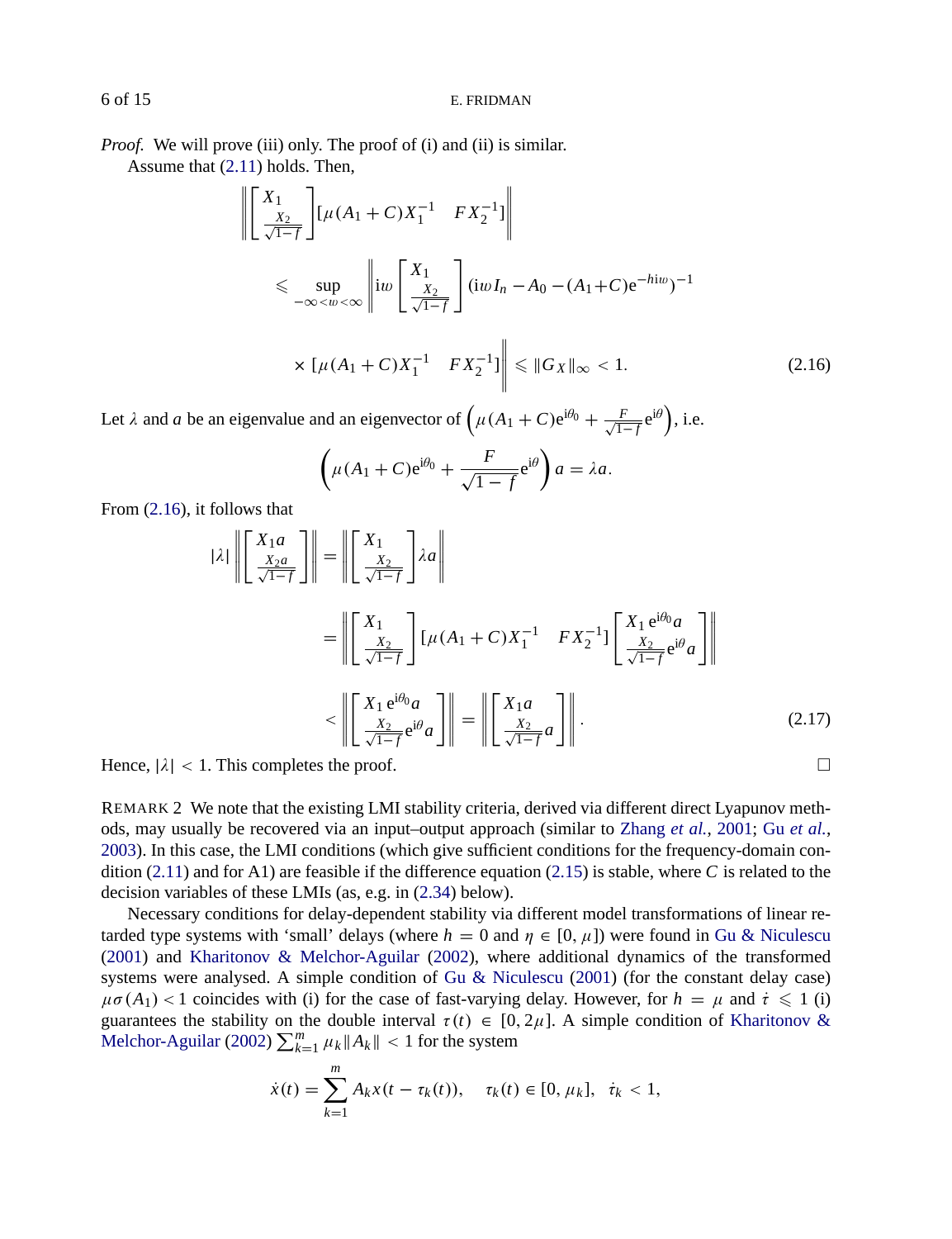<span id="page-6-0"></span>is more restrictive than (i) in the case of  $\dot{\tau}_k \leq 1$ , where the latter has the form

$$
\sup \left\{ \sigma \left( \sum_{k=1}^{m} \mu_k A_k e^{i\theta_k} \right) : \theta_k \in [0, 2\pi] \right\} < 1
$$

and guarantees the stability on the double intervals  $\tau_k \in [0, 2\mu_k]$  for  $h_k = \mu_k$ .

## 2.4 *Time-domain criterion for robust stability*

We will derive sufficient conditions for  $(2.11)$  by using the complete Lyapunov–Krasovskii functional (LKF):

$$
V(x_t) = x^{\top}(t)P_1x(t) + 2x^{\top}(t)\int_{-h}^{0} Q(\xi)x(t+\xi)d\xi + \int_{-h}^{0} \int_{-h}^{0} x^{\top}(t+s)R(s,\xi)dsx(t+\xi)d\xi
$$
  
+ 
$$
\int_{-h}^{0} x^{\top}(t+\xi)S(\xi)x(t+\xi)d\xi, \quad P_1 > 0,
$$
 (2.18)

which for  $S \equiv 0$  corresponds to necessary and sufficient conditions for stability of the nominal system (2.8). The time-domain results will be derived via the discretized Lyapunov functional method (Gu, 2003), since this powerful method (differently from simple Lyapunov functionals) can be applied to the systems, which are not stable without delays. The new descriptor discretized Lyapunov method of Fridman (2006) will be used, which [allows](#page-3-0) to solve the design problems.

Since

$$
\int_0^\infty v^\top(t)\bar{X}v(t)dt \leqslant \int_0^\infty y^\top(t)\bar{X}y(t)dt,
$$
  

$$
\bar{X} = \text{diag}\{\mu R_a, (1-f)U, (1-d)S_a, \rho I_n\},\
$$

the following condition along with (2.7a–d)

$$
\mathcal{W} \stackrel{\Delta}{=} \frac{d}{dt} V(x_t) + (1 - f) y_2^\top(t) U y_2(t) + \mu y_1^\top(t) R_a y_1(t)
$$
  
+ 
$$
(1 - d) y_3^\top(t) S_a y_3(t) + \rho y_4^\top(t) y_4(t) - (1 - f) v_2^\top(t) U v_2(t)
$$
  
- 
$$
\mu v_1^\top(t) R_a v_1(t) - (1 - d) v_3^\top(t) S_a v_3(t) - \rho v_4^\top(t) v_4(t)
$$
  
< 
$$
< -\varepsilon (\|x(t)\|^2 + \| \dot{x}(t) \|^2 + \|v(t) \|^2), \quad \varepsilon > 0,
$$
 (2.19)

for some  $n \times n$  matrices  $R_a > 0, U > 0, S_a$  and a scalar  $\rho > 0$  guarantees the asymptotic stability of (2.1) (Gu *et al.*, 2003). Note that (2.19) guarantees A1. Therefore, in the time domain we do not assume the asymptotic stability of the nominal system.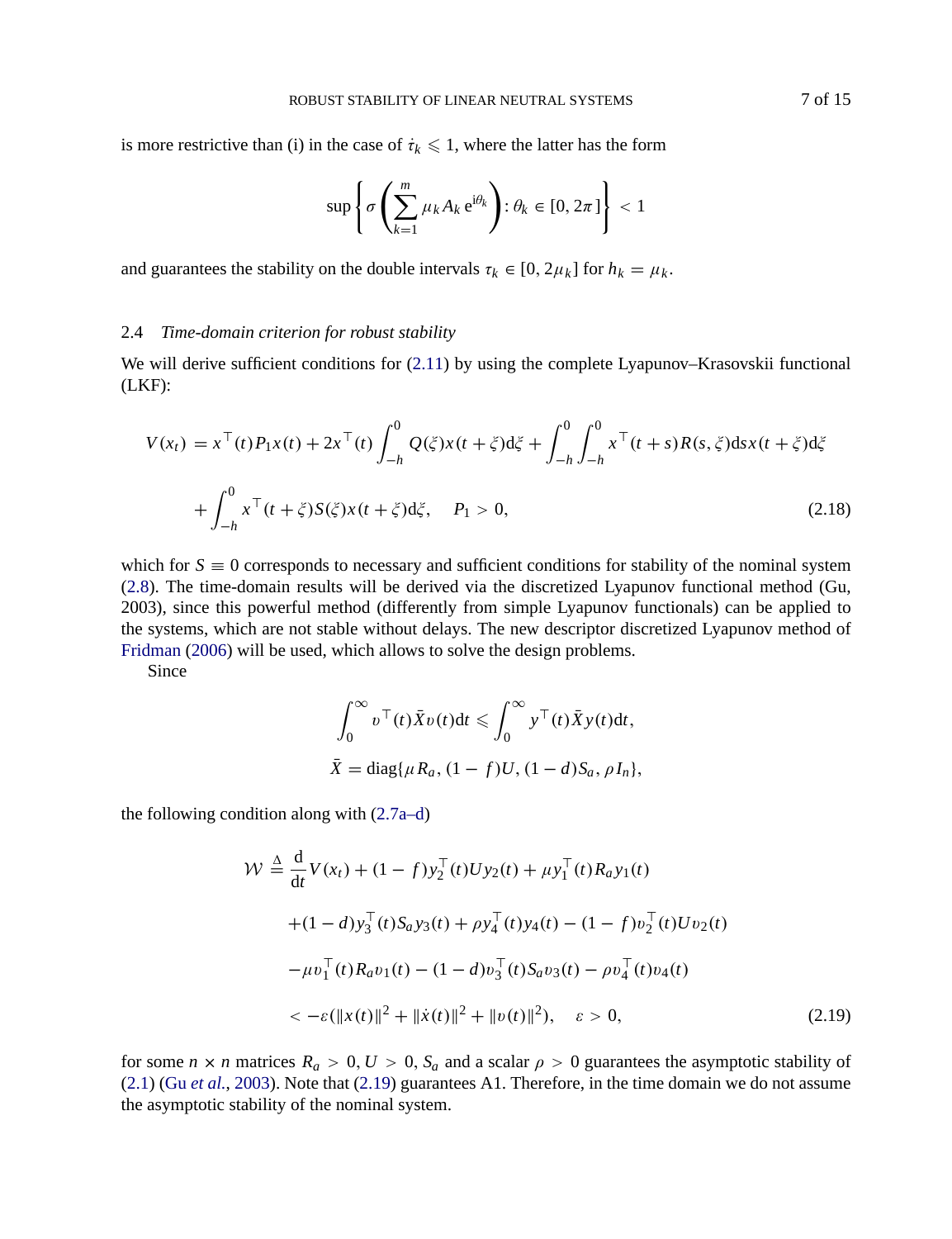Differentiating  $V(x_t)$  along the trajectories of (2.7a–d), we obtain that  $\dot{V}$  is given by

$$
\dot{V}(x_t) = 2\dot{x}^\top(t) \left[ P_1 x(t) + \int_{-h}^0 Q(\xi) x(t + \xi) d\xi \right] + 2x^\top(t) \int_{-h}^0 Q(\xi) \dot{x}(t + \xi) d\xi
$$
  
+2\int\_{-h}^0 \int\_{-h}^0 \dot{x}^\top(t + s) R(s, \xi) ds x(t + \xi) d\xi + 2\int\_{-h}^0 \dot{x}^\top(t + \xi) S(\xi) x(t + \xi) d\xi. (2.20)

[Addin](#page-13-0)g to  $\dot{V}(x_t)$  the right side of the expression

$$
0 = 2[x^{\top}(t)P_2^{\top} \quad \dot{x}^{\top}(t)P_3^{\top}]
$$
  
\n
$$
\times \begin{bmatrix} A_0x(t) - \dot{x}(t) + (A_1 + \bar{C})x(t-h) + \mu(A_1 + \bar{C})v_1(t) + Fv_2(t) - \bar{C}v_3(t) + Hv_4(t) \\ A_0x(t) - \dot{x}(t) + (A_1 + C)x(t-h) + \mu(A_1 + C)v_1(t) + Fv_2(t) - Cv_3(t) + Hv_4(t) \end{bmatrix},
$$
\n(2.21)

where  $P_2$  and  $P_3$  are  $n \times n$  matrices, which is equivalent to descriptor model transformation of Fridman (2001) and integrating by parts in (2.20), we find

$$
\dot{V}(x_t) = \zeta^{\top} \mathcal{E} \zeta + 2\dot{x}^{\top}(t) \int_{-h}^{0} Q(\xi) x(t + \xi) d\xi
$$
\n
$$
- \int_{-h}^{0} \int_{-h}^{0} x^{\top}(t + \xi) \left( \frac{\partial}{\partial \xi} R(\xi, \theta) + \frac{\partial}{\partial \theta} R(\xi, \theta) \right) x(t + \theta) d\theta d\xi
$$
\n
$$
+ 2x^{\top}(t) \int_{-h}^{0} [-\dot{Q}(\xi) + R(0, \xi)] x(t + \xi) d\xi
$$
\n
$$
- 2x^{\top}(t - h) \int_{-h}^{0} R(-h, \theta) x(t + \theta) d\theta - \int_{-h}^{0} x^{\top}(t + \xi) \dot{S}(\xi) x(t + \xi) d\xi
$$
\n
$$
+ 2[x^{\top}(t) P_{2}^{\top} \dot{x}^{\top}(t) P_{3}^{\top}] \left[ \frac{\mu(A_{1} + \bar{C})v_{1}(t) + Fv_{2}(t) - \bar{C}v_{3}(t) + Hv_{4}(t)}{\mu(A_{1} + C)v_{1}(t) + Fv_{2}(t) - Cv_{3}(t) + Hv_{4}(t)} \right], \quad (2.22)
$$

where

 $\Psi$ 

$$
\zeta = \begin{bmatrix} x(t) \\ \dot{x}(t) \\ x(t-h) \end{bmatrix}, \quad \Xi = \begin{bmatrix} \Psi \\ P_2^{\top}(A_1 + \bar{C}) \\ * \end{bmatrix} - \begin{bmatrix} Q(-h) \\ 0 \end{bmatrix},
$$

$$
P = \begin{bmatrix} P_1 & 0 \\ P_2 & P_3 \end{bmatrix},
$$

$$
= P^{\top} \begin{bmatrix} 0 & 0 \\ A_0 & -I \end{bmatrix} + \begin{bmatrix} 0 & A_0^{\top} \\ 0 & -I \end{bmatrix} P + \begin{bmatrix} Q(0) + Q^{\top}(0) + S(0) & 0 \\ 0 & 0 \end{bmatrix}.
$$
(2.23a-c)

We apply next the discretization of Gu (1997). Divide the delay interval [−*h*, 0] into *N* segments  $[\theta_p, \theta_{p-1}]$ ,  $p = 1, \ldots, N$ , of equal length  $h = h/N$ , where  $\theta_p = -ph$ . This divides the square  $[-h, 0] \times [-h, 0]$  into  $N \times N$  small squares  $[\theta_p, \theta_{p-1}] \times [\theta_q, \theta_{q-1}]$ . Each small square is further divided into two triangles.

<span id="page-7-0"></span>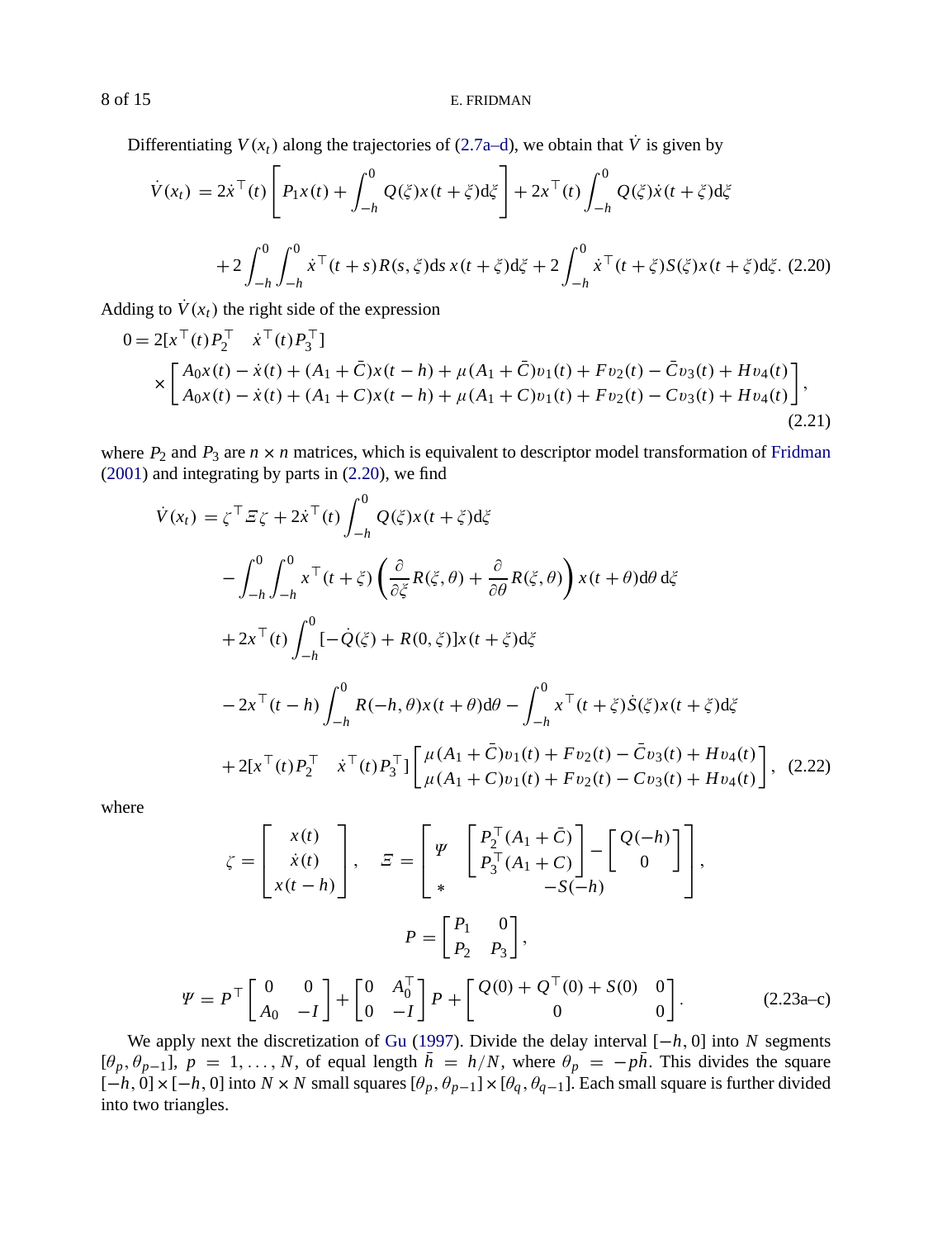<span id="page-8-0"></span>The continuous matrix functions  $Q(\xi)$  and  $S(\xi)$  are chosen to be linear within each segment and the continuous matrix function  $R(\xi, \theta)$  is chosen to be linear within each triangular:

$$
Q(\theta_p + \alpha h) = (1 - \alpha)Q_p + \alpha Q_{p-1},
$$
  
\n
$$
S(\theta_p + \alpha \bar{h}) = (1 - \alpha)S_p + \alpha S_{p-1}, \quad \alpha \in [0, 1],
$$
  
\n
$$
R(\theta_p + \alpha \bar{h}, \theta_q + \beta \bar{h}) = \begin{cases} (1 - \alpha)R_{pq} + \beta R_{p-1,q-1} + (\alpha - \beta)R_{p-1,q}, & \alpha \ge \beta, \\ (1 - \beta)R_{pq} + \alpha R_{p-1,q-1} + (\beta - \alpha)R_{p,q-1}, & \alpha < \beta. \end{cases}
$$
 (2.24)

Thus, the LKF is completely determined by  $P_1$ ,  $Q_p$ ,  $S_p$ ,  $R_{pq}$ ,  $p$ ,  $q = 0, 1, ..., N$ .

The LKF condition  $V(x_t) \ge \varepsilon ||x(t)||^2$ ,  $\varepsilon > 0$ , is satisfied (Gu *et al.*, 2003, p. 185) if  $S_p > 0$ ,  $p =$ 0, 1, . . . , *N*, and

$$
\begin{bmatrix} P_1 & \tilde{Q} \\ * & \tilde{R} + \tilde{S} \end{bmatrix} > 0,\tag{2.25}
$$

where

$$
\tilde{Q} = [Q_0 \quad Q_1 \quad \cdots \quad Q_N], \quad \tilde{S} = \text{diag}\left\{\frac{1}{\bar{h}S_0}, \frac{1}{\bar{h}S_1}, \dots, \frac{1}{\bar{h}S_N}\right\},
$$
\n
$$
\tilde{R} = \begin{bmatrix}\nR_{00} & R_{01} & \cdots & R_{0N} \\
R_{10} & R_{11} & \cdots & R_{1N} \\
\vdots & \vdots & \ddots & \vdots \\
R_{N0} & R_{N1} & \cdots & R_{NN}\n\end{bmatrix}.
$$
\n(2.26)

To derive the LKF derivative condition, we note that

$$
\dot{S}(\xi) = \frac{1}{\bar{h}(S_{p-1} - S_p)}, \quad \dot{Q}(\xi) = \frac{1}{\bar{h}(Q_{p-1} - Q_p)},
$$

$$
\frac{\partial}{\partial \xi} R(\xi, \theta) + \frac{\partial}{\partial \theta} R(\xi, \theta) = \frac{1}{\bar{h}(R_{p-1,q-1} - R_{pq})}.
$$
(2.27)

We have

$$
\mathcal{W} = \zeta_b^{\top} \mathcal{E}_v \zeta_v - \int_0^1 \phi^{\top}(\alpha) S_d \phi(\alpha) d\alpha - \int_0^1 \left[ \int_0^1 \phi^{\top}(\alpha) R_d \phi(\beta) d\alpha \right] d\beta
$$
  
+2\zeta^{\top} \int\_0^1 [D^s + (1 - 2\alpha) D^a] \phi(\alpha) \bar{h} d\alpha, (2.28)

where

$$
\zeta_b^{\top} = [x^{\top}(t) \quad \dot{x}^{\top}(t) \quad x^{\top}(t-h) \quad v^{\top}(t)],
$$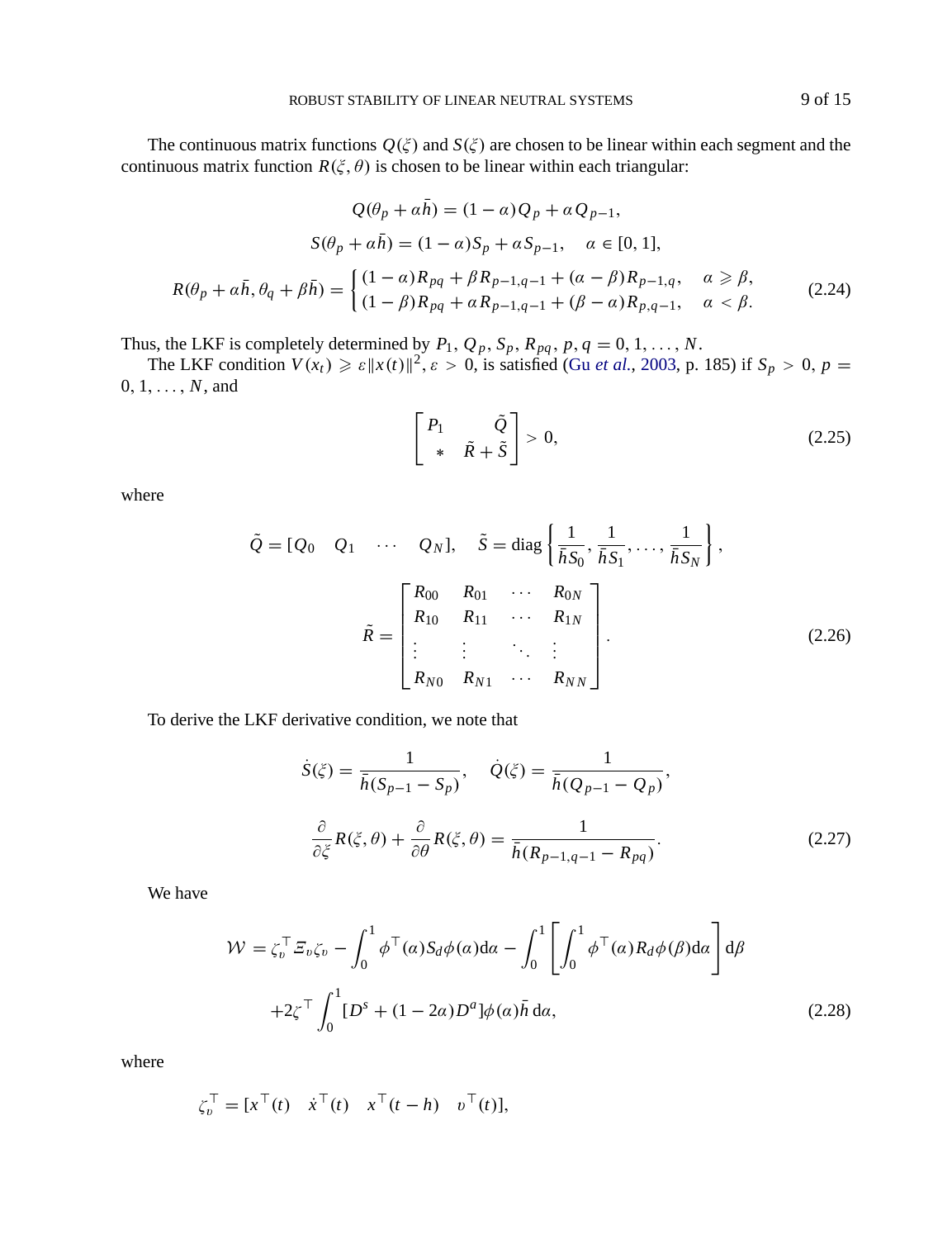$$
E_{v} = \begin{bmatrix} E & \mu \begin{bmatrix} P_{2}^{\top} A_{1} \\ P_{3}^{\top} A_{1} \\ 0 \end{bmatrix} + \mu \begin{bmatrix} Y_{a}^{\top} \\ 0 \end{bmatrix} & \begin{bmatrix} P_{2}^{\top} F \\ P_{3}^{\top} F \\ 0 \end{bmatrix} & \begin{bmatrix} -Y_{a}^{\top} \\ 0 \end{bmatrix} & \begin{bmatrix} P_{2}^{\top} H \\ P_{3}^{\top} H \\ 0 \end{bmatrix} \\ * & * & - (1 - f)U & 0 & 0 \\ * & * & * & - (1 - d)S_{a} & 0 \\ * & * & * & * & - \rho I_{n} \end{bmatrix} \\ * & \begin{bmatrix} E_{0}^{\top} \\ 0_{n \times n} \\ E_{1}^{\top} \\ E_{1}^{\top} \\ E_{2}^{\top} \\ 0 \end{bmatrix} \begin{bmatrix} E_{0}^{\top} \\ 0_{n \times n} \\ 0_{n \times n} \\ E_{2}^{\top} \\ 0 \end{bmatrix}^{\top} , \qquad (2.29)
$$

$$
\mathcal{Z} = \begin{bmatrix} \Psi_d & \begin{bmatrix} P_2^\top A_1 \\ P_3^\top A_1 \end{bmatrix} - \begin{bmatrix} Q_N \\ 0 \end{bmatrix} + Y_a^\top \\ * & -S_N \end{bmatrix}, \quad P = \begin{bmatrix} P_1 & 0 \\ P_2 & P_3 \end{bmatrix}, \quad Y_a^\top = \begin{bmatrix} P_2^\top \bar{C} \\ P_3^\top C \end{bmatrix},
$$
\n
$$
\Psi_d = P^\top \begin{bmatrix} 0 & I \\ A_0 & -I \end{bmatrix} + \begin{bmatrix} 0 & A_0^\top \\ 0 & -I \end{bmatrix} P + \begin{bmatrix} Q_0 + Q_0^\top + S_0 + S_a & 0 \\ 0 & U + \mu R_a \end{bmatrix}, \tag{2.30}
$$

$$
\phi^{\top}(\alpha) = [x^{\top}(t - \bar{h} + \alpha \bar{h}) \quad x^{\top}(t - 2\bar{h} + \alpha \bar{h}) \quad \cdots \quad x^{\top}(t - N\bar{h} + \alpha \bar{h})],
$$
  

$$
S_d = \text{diag}\{S_0 - S_1, S_1 - S_2, \ldots, S_{N-1} - S_N\},
$$

$$
R_{d} = \begin{bmatrix} R_{d11} & R_{d12} & \cdots & R_{d1N} \\ R_{d21} & R_{d22} & \cdots & R_{d2N} \\ \vdots & \vdots & \ddots & \vdots \\ R_{dN1} & R_{dN2} & \cdots & R_{dNN} \end{bmatrix}, \quad R_{dpq} = \bar{h}(R_{p-1,q-1} - R_{pq}),
$$
  
\n
$$
D^{s} = [D_{1}^{s} D_{2}^{s} & \cdots & D_{N}^{s}], \quad D^{a} = [D_{1}^{a} D_{2}^{a} & \cdots & D_{N}^{a}],
$$
  
\n
$$
D_{p}^{s} = \begin{bmatrix} \bar{h}/2(R_{0,p-1} + R_{0p}) - (Q_{p-1} - Q_{p}) \\ \bar{h}/2(Q_{p-1} + Q_{p}) \\ -\bar{h}/2(R_{N,p-1} + R_{Np}) \end{bmatrix} \text{ and}
$$
  
\n
$$
D_{p}^{a} = \begin{bmatrix} -\bar{h}/2(R_{0,p-1} - R_{0p}) \\ -\bar{h}/2(Q_{p-1} - Q_{p}) \\ \bar{h}/2(R_{N,p-1} - R_{Np}) \end{bmatrix}.
$$
 (2.31a-i)

<span id="page-9-0"></span>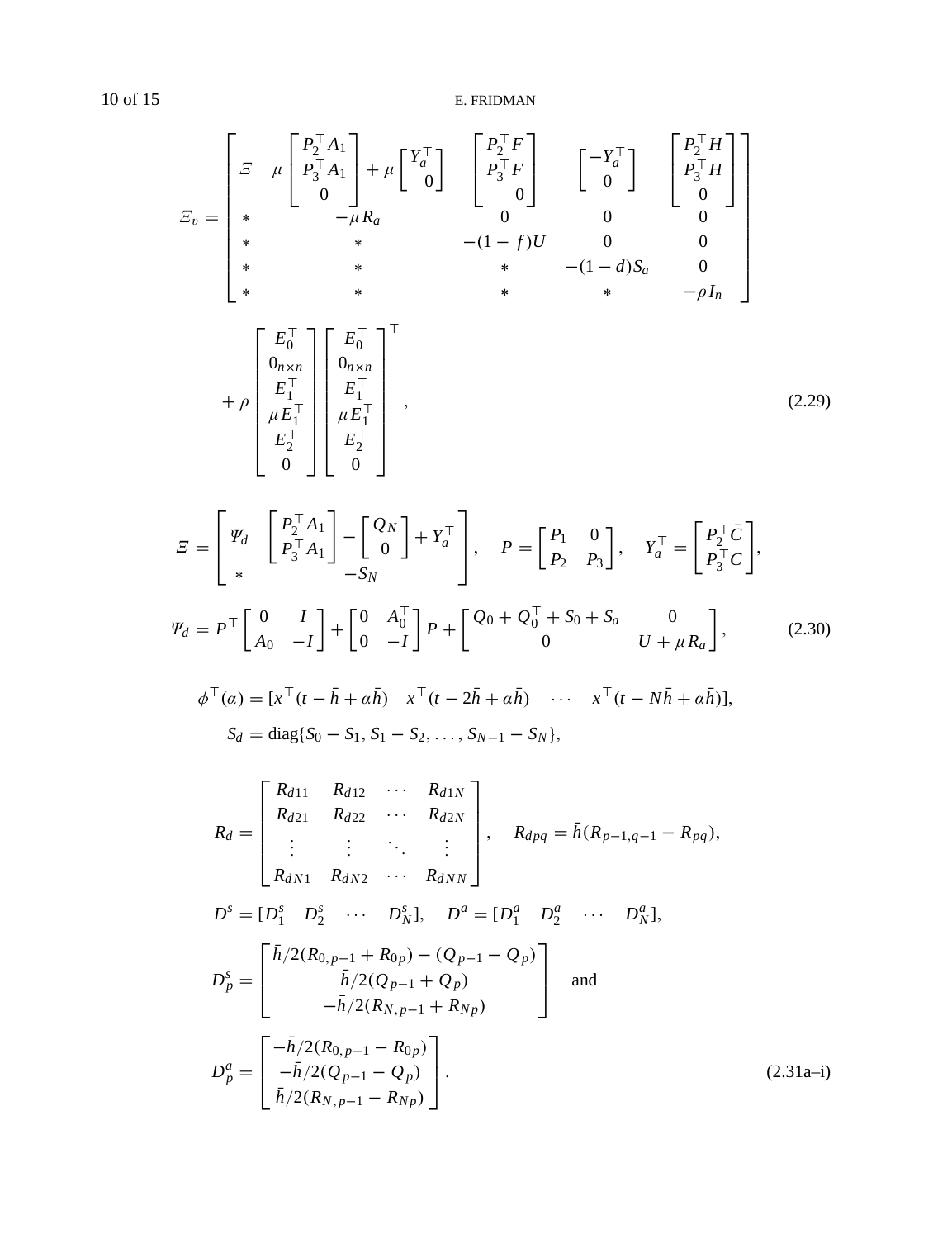<span id="page-10-0"></span>Applying Proposition 5.21 of Gu *et al.* (2003) to (2.28) and Schur complements to the last term of  $\mathcal{Z}_v$ , we conclude that  $\mathcal{W} < 0$  if the following LMI holds:

$$
\begin{bmatrix}\n\Xi & \psi & \begin{bmatrix}\nP_2^{\top}F \\
P_3^{\top}F \\
0\n\end{bmatrix} & \begin{bmatrix}\n-Y_a^{\top} \\
P_3^{\top}H \\
0\n\end{bmatrix} & \rho \begin{bmatrix}\nE_0^{\top} \\
0 \\
E_1^{\top}\n\end{bmatrix} & D^s & D^a \\
\vdots & \vdots & \ddots & \vdots \\
\ast & \ast & -(1-f)U & 0 & 0 & \rho E_2^{\top} & 0 & 0 \\
\ast & \ast & \ast & \ast & -(1-d)S_a & 0 & 0 & 0 \\
\ast & \ast & \ast & \ast & -\rho I_n & 0 & 0 & 0 \\
\ast & \ast & \ast & \ast & \ast & -\rho I_n & 0 & 0 \\
\ast & \ast & \ast & \ast & \ast & \ast & -R_d - S_d & 0 \\
\ast & \ast & \ast & \ast & \ast & \ast & \ast & -R_d - S_d & 0 \\
\ast & \ast & \ast & \ast & \ast & \ast & \ast & -3S_d\n\end{bmatrix}
$$
\n(2.32)

where

$$
\psi = \mu \begin{bmatrix} P_2^{\top} A_1 \\ P_3^{\top} A_1 \\ 0 \end{bmatrix} + \mu \begin{bmatrix} Y_a^{\top} \\ 0 \end{bmatrix}.
$$
 (2.33)

We thus obtain the following.

[THEO](#page-4-0)REM 2 System (2.1) is asymptotically stable for all delays s[ati](#page-4-0)sfying (2.3), if there exist  $n \times n$  matrices  $0 < P_1, P_2, P_3, R_a, S_a, Y_{1a}, Y_{2a}, US_p = S_p^{\perp}, Q_p, R_{pq} = R_{qp}^{\perp}, p = 0, 1, ..., N, q =$  $0, 1, \ldots, N$ , and a scalar  $\rho > 0$  such that LMIs (2.25) and (2.32) are satisfied with  $Y_a = [Y_{1a} \ Y_{2a}]$ and with the notation defined in (2.30), (2.26), (2.31b–i) and (2.33).

REMARK 3 Similar to Fridman & Shaked (2006), it can be shown that the time-domain conditions (2.32) are sufficient for the frequency-domain conditions (2.11), where  $R_a = X_1^{\perp} X_1, U = X_2^{\perp} X_2$ ,  $S_a = X_3^\top X_3$  and  $\rho = r^2$ . Since Proposition 1 gives necessary conditions for feasibility of (2.11), while  $(2.11)$  is necessary for feasibility of  $(2.32)$ , the conditions of Proposition 1 are necessary for feasibility of (2.32). We note that the conditions of Proposition 1 follow immediate[ly fro](#page-4-0)m the [feasi](#page-4-0)bility of (2.32). If LMI [\(2.32\) is](#page-13-0) f[easibl](#page-13-0)e, then the following LMI

$$
\begin{bmatrix} -P_3 - P_3^\top + U + \mu R_a & P_3^\top F & \mu P_3^\top (A_1 + C) \\ * & -(1 - f)U & 0 \\ * & * & -\mu R_a \end{bmatrix} < 0,
$$
 (2.34)

holds. LMI (2.32) guarantees the stability of the difference equations (2.13) and (2.15) with constant delays (Fridman, 2002).

REMARK 4 Since the LMIs (2.25) and (2.32) are affine in the system matrices, the results of Theorem 2 can be applied to systems with polytopic-type uncertainties by solving LMIs in the polytope vertices (Boyd *et al.*, 1994).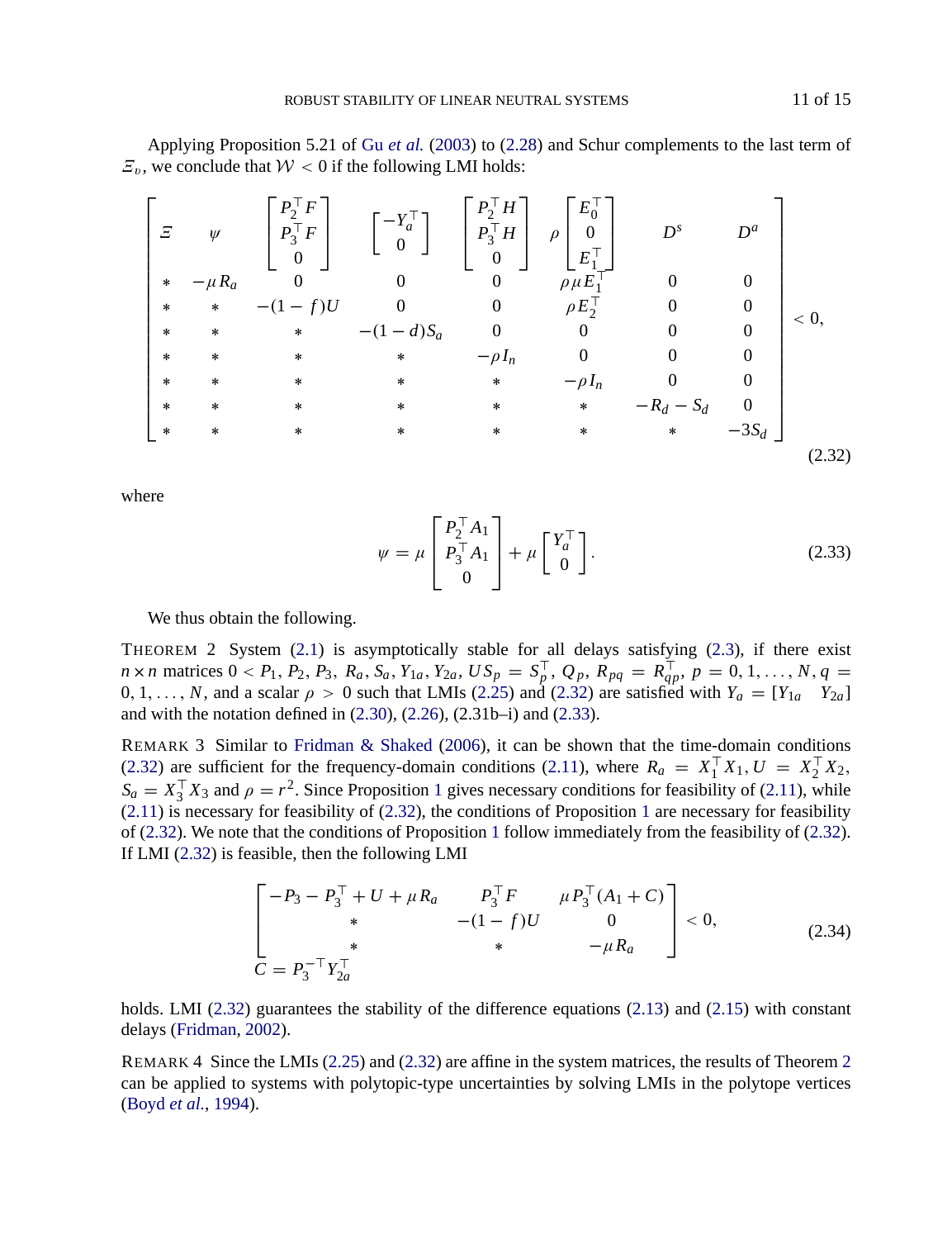REMARK 5 St[a](#page-7-0)bility conditions in the case of  $\dot{\tau}(t) \leq 1$  follow from (2.[25\)](#page-7-0) and (2.32) by choosing  $Y_a = 0$  and  $S_a \rightarrow 0$ . In the case of fast-varying delays  $\tau(t)$  (without any constraints on the derivative of  $\tau(t)$ ), the stability conditions have the form of (2.25) and (2.32), where the term  $\mu R_a$  in  $\Xi$  should be multiplied by 2 and where  $Y_a = 0$  and  $S_a \rightarrow 0$ .

REMARK 6 Following De Oliveira & Skelton (2001), He *et al.* (2004) and Suplin *et al.* (2004), we can introduce additional degrees of freedom by changing  $[x^+(t)P_2^{\dagger} \quad \dot{x}^+(t)P_3^{\dagger}]$  in the right side of (2.21) by the full-order vector  $\zeta_v^{\perp}$ , multiplied by the corresponding weighting matrices. This means that the right side of the following equation can be added to  $\dot{V}(x_t)$  (additionally to (2.21)):

$$
0 = 2[x^{T}(t-h)P_{4}^{T} \t v_{1}^{T}(t)P_{5}^{T} \t v_{2}^{T}(t)P_{6}^{T} \t v_{3}^{T}(t)P_{7}^{T} \t v_{4}^{T}(t)P_{8}^{T}]
$$
\n
$$
\times \begin{bmatrix}\nA_{0}x(t) - \dot{x}(t) + (A_{1} + C_{4})x(t-h) + \mu(A_{1} + C_{4})v_{1}(t) + Fv_{2}(t) - C_{4}v_{3}(t) + Hv_{4}(t) \\
A_{0}x(t) - \dot{x}(t) + (A_{1} + C_{5})x(t-h) + \mu(A_{1} + C_{5})v_{1}(t) + Fv_{2}(t) - C_{5}v_{3}(t) + Hv_{4}(t) \\
A_{0}x(t) - \dot{x}(t) + (A_{1} + C_{6})x(t-h) + \mu(A_{1} + C_{6})v_{1}(t) + Fv_{2}(t) - C_{6}v_{3}(t) + Hv_{4}(t) \\
A_{0}x(t) - \dot{x}(t) + (A_{1} + C_{7})x(t-h) + \mu(A_{1} + C_{7})v_{1}(t) + Fv_{2}(t) - C_{7}v_{3}(t) + Hv_{4}(t) \\
A_{0}x(t) - \dot{x}(t) + (A_{1} + C_{8})x(t-h) + \mu(A_{1} + C_{8})v_{1}(t) + Fv_{2}(t) - C_{8}v_{3}(t) + Hv_{4}(t)\n\end{bmatrix}.
$$
\n(2.35)

The LMI (2.32) in this case will take the form

$$
\Phi_0 + \Phi_1 + \Phi_1^{\top} < 0,\tag{2.36}
$$

where  $S_N > 0$ ,  $U > 0$ ,  $R_a > 0$ ,  $S_a > 0$  and  $\Phi_0$  is the matrix in the left side of (2.32), while

$$
\Phi_{1} = \begin{bmatrix}\n0_{2n \times 2n} & 0_{2n \times n} & 0_{2n \times n} & 0_{2n \times n} & 0_{2n \times n} & 0_{2n \times n} & 0_{2n \times n} \\
P_{4}^{\top} [A_{0} - I] & P_{4}^{\top} A_{1} + Y_{4}^{\top} & \mu P_{4}^{\top} A_{1} + \mu Y_{4}^{\top} & P_{4}^{\top} F & -Y_{4}^{\top} & P_{4}^{\top} H & 0 \\
P_{5}^{\top} [A_{0} - I] & P_{5}^{\top} A_{1} + Y_{5}^{\top} & \mu P_{5}^{\top} A_{1} + \mu Y_{5}^{\top} & P_{5}^{\top} F & -Y_{5}^{\top} & P_{5}^{\top} H & 0 \\
P_{6}^{\top} [A_{0} - I] & P_{6}^{\top} A_{1} + Y_{6}^{\top} & \mu P_{6}^{\top} A_{1} + \mu Y_{6}^{\top} & P_{6}^{\top} F & -Y_{6}^{\top} & P_{6}^{\top} H & 0 \\
P_{7}^{\top} [A_{0} - I] & P_{7}^{\top} A_{1} + Y_{7}^{\top} & \mu P_{7}^{\top} A_{1} + \mu Y_{7}^{\top} & P_{7}^{\top} F & -Y_{7}^{\top} & P_{7}^{\top} H & 0 \\
P_{8}^{\top} [A_{0} - I] & P_{8}^{\top} A_{1} + Y_{8}^{\top} & \mu P_{8}^{\top} A_{1} + \mu Y_{8}^{\top} & P_{8}^{\top} F & -Y_{8}^{\top} & P_{8}^{\top} H & 0 \\
0 & 0 & 0 & 0 & 0 & 0 & 0 & 0\n\end{bmatrix}
$$
\n
$$
Y_{i}^{\top} = P_{i}^{\top} C_{i}, \quad i = 4, ..., 8.
$$

The above weighting matrices may lead to some imp[rovement](#page-13-0).

REMARK 7 During the last few years, new techniques for adding free weighting matrices have been developed (see, e.g. He *et al.*, 2005; Parlakci, 2006 and the references therein). All these work consider simple Lyapunov functionals. The extension of these methods to the discretized Lyapunov functional method may be the topic of future research.

The LMI conditions via discretized Lyapunov functional method are known to be numerically complex, depending on the large number of decision variables (Gu, 1997; Gu *et al.*, 1997; Han, 2005). The descriptor discretized Lyapunov functional method (Fridman, 2006) adds to the existing method two more  $n \times n$  decision variables  $P_2$  and  $P_3$ , that allow, however, to solve the design problems. Simplification of the discretized Lyapunov functional method is another direction for future research.

<span id="page-11-0"></span>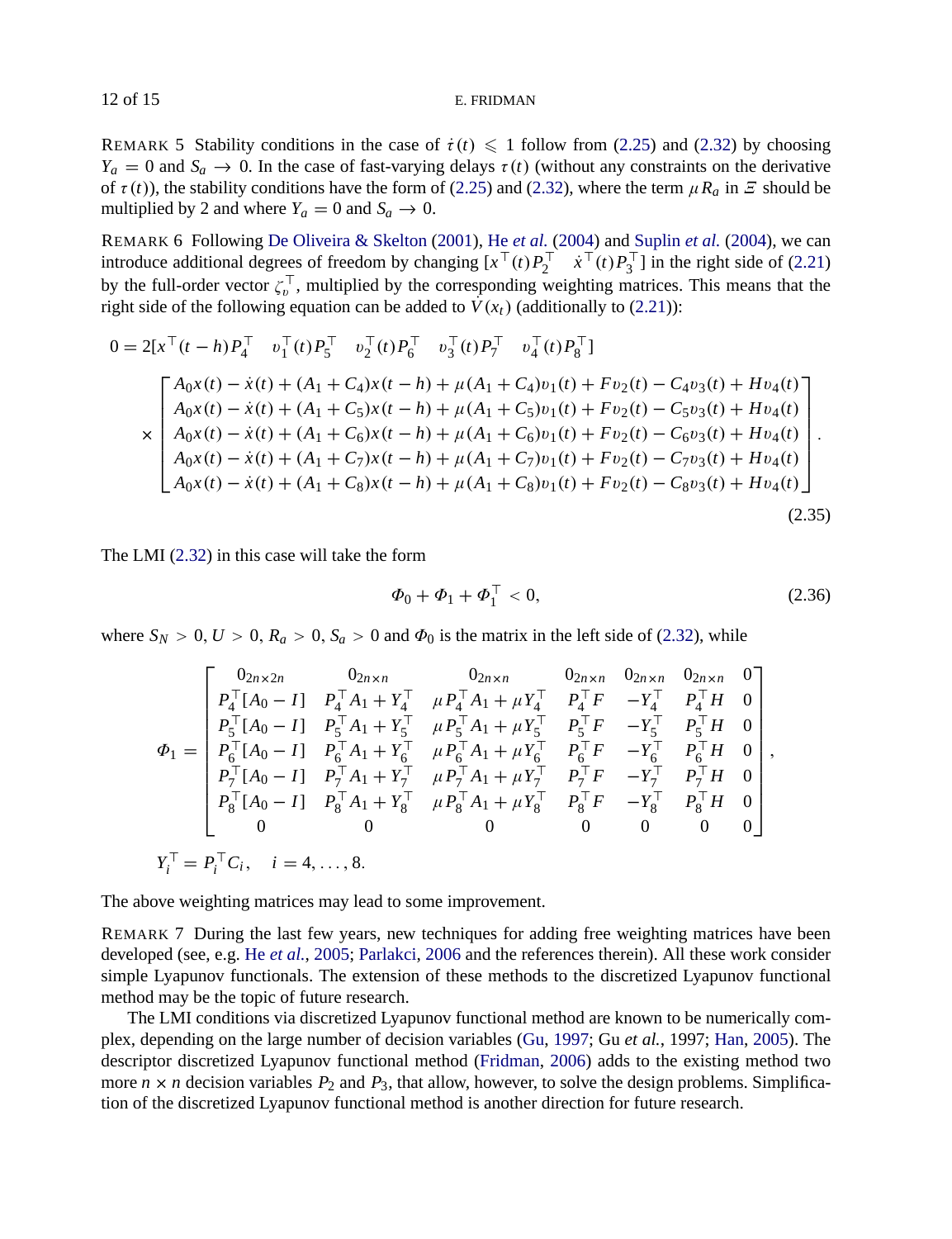EXAMPLE 1 Consider  $(2.1)$  with

$$
A_0 = \begin{bmatrix} -2 & 0 \\ 0 & -0.9 \end{bmatrix}, \quad A_1 = \begin{bmatrix} -1 & 0 \\ -1 & -1 \end{bmatrix}, \quad F = \begin{bmatrix} 0.1 & 1 \\ 0 & 0.1 \end{bmatrix},
$$
  

$$
H = \begin{bmatrix} 0.2 & 0 \\ 0 & 0.2 \end{bmatrix}, \quad E_0 = E_1 = \begin{bmatrix} 1 & 0 \\ 0 & 1 \end{bmatrix}, \quad E_2 = \begin{bmatrix} 0.5 & 0 \\ 0 & 0.5 \end{bmatrix}.
$$
 (2.37)

This system with  $F = diag\{0.1, 0.1\}$  and  $E_2 = 0$  was analysed in Han (2005) by the discretized Lyapunov functional method, where the following upper bound on the constant delay was found for  $N = 3$ :  $0 \le g = \tau \le 2.12$ . Theorem 2 with  $N = 3$  leads to a less restrictive bound for constant delays:  $\tau \leqslant 2.4$  and all *g*.

Consider now the case of *H* and  $E_2$  given by (2.37) and time-varying  $g(t)$  and  $\tau(t)$ . Applying the Euclidean matrix norm, we find that  $\|F\| + \|H\| \|E_2\| = 1.1 > 1$  and thus the ex[isting](#page-11-0) (direct) Lyapunov methods cannot be applied. By Theorem 2 for  $N = 3$ , we find that for all  $g(t)$  the system is asymptoticall[y stable for](#page-14-0)  $\tau(t)$  from t[he fol](#page-14-0)lowing intervals:

$$
f = d = 0, \quad \mu = 0, \quad h \le 0.48, \quad 0 \le \tau \le 0.48, \nf = d = 0.1, \quad h = \mu = 0.20, \quad 0 \le \tau(t) \le 0.40, \nf = d = 0.5, \quad h = \mu = 0.08, \quad 0 \le \tau(t) \le 0.16.
$$

Note that in this example, the free weighting matrices  $P_4, \ldots, P_8, Y_4, \ldots, Y_8$  of (2.36) do not improve the results.

EXAMPLE 2 (Michiels & Vyhlidal, 2005) Consider

$$
\dot{x}(t) = Ax(t) + BKx(t - \tau(t)) + F_1\dot{x}(t - g_1(t)) + F_2\dot{x}(t - g_2(t)),
$$
\n(2.38)

where

$$
F_1 = \begin{bmatrix} 0 & 0.2 & -0.4 \\ -0.5 & 0.3 & 0 \\ 0.2 & 0.7 & 0 \end{bmatrix}, \quad F_2 = \begin{bmatrix} -0.3 & -0.1 & 0 \\ 0 & 0.2 & 0 \\ 0.1 & 0 & 0.4 \end{bmatrix},
$$

$$
A = \begin{bmatrix} -4.8 & 4.7 & 3 \\ 0.1 & 1.4 & -0.4 \\ 0.7 & 3.1 & -1.5 \end{bmatrix}, \quad B = \begin{bmatrix} 0.3 \\ 0.7 \\ 0.1 \end{bmatrix}.
$$

It was shown in Michiels & Vyhlidal (2005) that there exists *K* that stabilizes (2.38) with constant delays  $\tau \equiv 0.5$ ,  $g_1 \equiv 0.7$  and  $g_2 \equiv 1.7$ . Note that in this example  $||F_1|| + ||F_2|| = 1.22 > 1$  and thus the existing (direct) Lyapunov methods cannot be applied to the case of 'time-varying' *g*<sup>1</sup> or *g*2.

Consider now constant  $g_2$  and time-varying  $g_1(t)$  and  $\tau(t)$  with  $\dot{g}_1 \leq f, \dot{\tau} \leq d$ . We choose  $K =$ [−0.3626 −6.7792 1.3247] (this gain was found by using the stabilization via descriptor discretized Lyapunov functional, Fridman, 2006) and we analyse the asymptotic stability of the resulting closedloop system. By applying the extension of Theorem 2 and (2.36) with  $N = 3$  to multiple delays  $g_1$  and *g*<sub>2</sub>, we obtain for all  $g_1(t)$  and  $g_2$  the following stability intervals for  $\tau(t)$ :

$$
f = d = 0,
$$
  $h \le 0.12,$   $\mu = 0,$   $0 \le \tau \le 0.12,$   
\n $f = d = 0.1,$   $h = 0.07,$   $\mu = 0.03,$   $0.04 \le \tau(t) \le 0.1.$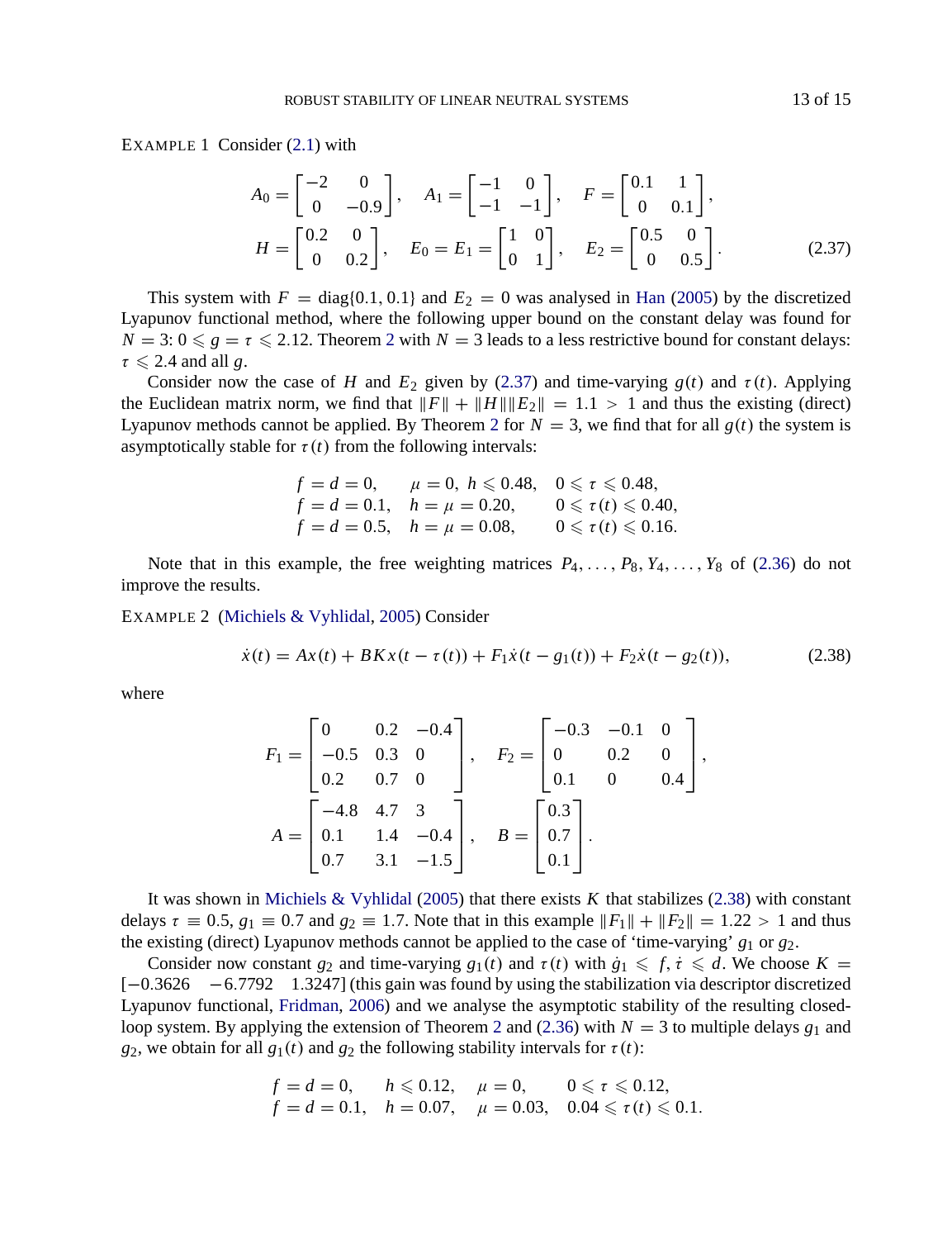<span id="page-13-0"></span>In this example, the weighting matrices  $P_4, \ldots, P_8, Y_4, \ldots, Y_8$  improve the results; however, verification of the latter condition takes more computation time. Thus, without these matrices for  $f = d = 0$ we find  $0 \le \tau \le 0.04$ .

# **3. Conclusions**

The input–output approach is extended to the stability analysis of linear neutral type systems with uncertain time-varying delays and either norm-bounded or polytopic-type uncertainties. This allows a restrictive assumption to be avoided on the sum of the norms of the matrices in the neutral part to be less than 1. New sufficient and necessary stability criteria are derived in the frequency and in the time domains. These conditions are retarded-delay-dependent/neutral-delay-independent. The time-domain criterion is based on the descriptor discretized Lyapunov functionals, which is known to be efficient for the solution of design problems. The method can be extended to  $L_2$ -gain analysis.

The approach presented allows robust control theory to be developed to a wide class of neutral uncertain systems with multiple time-varying delays. It gives insight to further development of the direct Lyapunov method for neutral and more general descriptor systems with time-varying delays.

## **Funding**

Kamea fund of Israel.

### **REFERENCES**

- BOYD, S., GHAOUI, L., FERON, E. & BALAKRISHNAN, V. (1994) Linear matrix inequalities in system and control theory. *Studies in Applied Mathematics*, vol. 15. Philadelphia, PA: SIAM, pp. 1–205.
- DE OLIVEIRA, M. C. & SKELTON, R. E. (2001) Stability test for constrained linear systems. *Perspectives in Robust Control* (S. O. Reza Moheimani ed.). Lecture Notes in Control and Information Sciences, vol. 268. London: Springer.
- EL'SGOL'TS, L. & NORKIN, S. (1973) Introduction to the theory and applications of differential equations with deviating arguments. *Mathematics in Science and Engineering*, vol. 105. New York: Academic Press.
- FRIDMAN, E. (2001) New Lyapunov-Krasovskii functionals for stability of linear retarded and neutral type systems. *Syst. Control Lett.*, **43**, 309–319.
- FRIDMAN, E. (2002) Stability of linear descriptor systems with delay: a Lyapunov-based approach. *J. Math. Anal. Appl.*, **273**, 24–44.
- FRIDMAN, E. (2006) Descriptor discretized Lyapunov functional method: analysis and design. *IEEE Trans. Autom. Control*, **51**, 890–897.
- FRIDMAN, E. & SHAKED, U. (2006) Input-output approach to stability and *L*2-gain analysis of systems with time-varying delays. *Syst. Control Lett.*, **55**, 1041–1053.
- GU, K. (1997) Discretized LMI set in the stability problem of linear time delay systems. *Int. J. Control*, **68**, 923–934.
- GU, K., KHARITONOV, V. & CHEN, J. (2003) *Stability of Time-Delay Systems*. Boston, MA: Birkhauser.
- GU, K. & NICULESCU, S. (2001) Further remarks on additional dynamics in various model transformations of linear delay systems. *IEEE Trans. Autom. Control*, **46**, 497–500.
- HALE, J. K. & LUNEL, S. M. (1993) *Introduction to Functional Differential Equations*. New York: Springer.
- HAN, Q.-L. (2005) On stability of linear systems with mixed time delays: a discretized Lyapunov functional approach. *Automatica*, **41**, 1209–1218.
- HE, Y., WANG, Q.-G., LIN, Q.-G. & WU, M. (2005) Augmented Lyapunov functional and delay-dependent stability criteria for neutral systems. *Int. J. Robust Nonlinear Control*, **15**, 923–933.